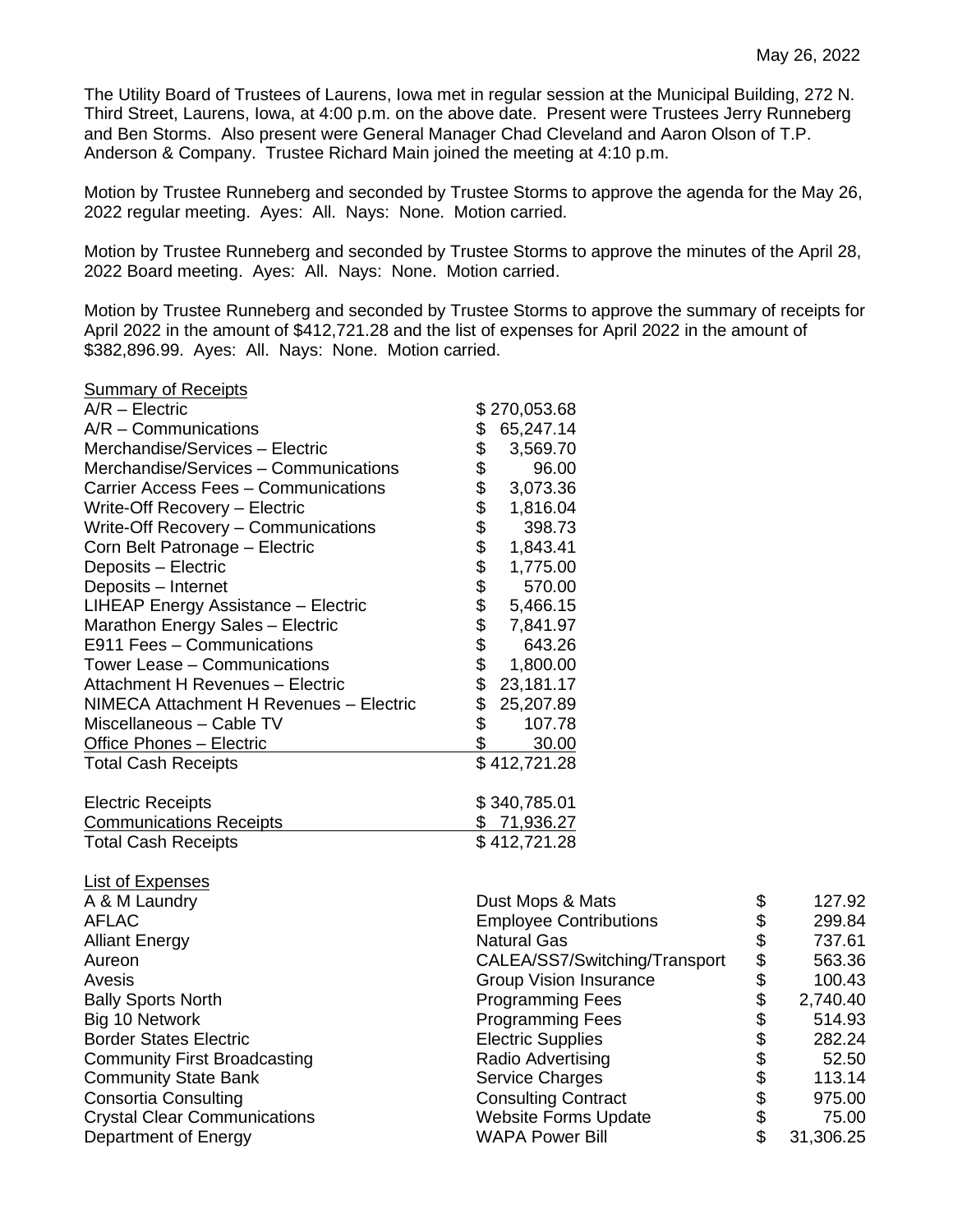| Display Systems International                | <b>Shipping Fees</b>               | \$\$\$\$\$\$\$\$\$\$\$\$\$\$\$\$\$\$\$\$\$ | 142.55     |
|----------------------------------------------|------------------------------------|--------------------------------------------|------------|
| Echo Group                                   | <b>Broadband Supplies</b>          |                                            | 259.28     |
| <b>Employee Benefit Systems</b>              | Self-Funding - Administration      |                                            | 120.00     |
| <b>Employee Benefit Systems</b>              | Self-Funding - Claims              |                                            | 67.68      |
| Farm & Home Publishers                       | Plat Map                           |                                            | 69.20      |
| Gray Media Group                             | <b>Programming Fees</b>            |                                            | 930.00     |
| <b>Hearst Television</b>                     | <b>Programming Fees</b>            |                                            | 1,678.96   |
| <b>Heart N Home</b>                          | Flowers - Lovin Funeral            |                                            | 73.83      |
| <b>ICMA RC</b>                               | <b>Employee Contributions</b>      |                                            | 1,000.00   |
| <b>Internal Revenue Service</b>              | <b>Payroll Taxes</b>               |                                            | 7,629.53   |
| <b>Interstate TRS Fund</b>                   | <b>TRS Fund Assessment</b>         |                                            | 178.62     |
| Iowa Department of Revenue                   | Sales Tax                          |                                            | 6,633.56   |
| Iowa Department of Revenue                   | State Withholding                  |                                            | 1,227.00   |
| Iowa Public Employees Retirement System      | <b>IPERS Contributions</b>         |                                            | 5,096.14   |
| <b>Iowa Utilities Board</b>                  | <b>IEC/CGRER Assessment</b>        |                                            | 2,313.00   |
| Laurens, City of                             | <b>Utility Billing</b>             |                                            | 95,877.42  |
| <b>Laurens Food Pride</b>                    | Supplies (Water)                   |                                            | 146.58     |
| Laurens Municipal Power & Communications     | <b>Communications Bill</b>         |                                            | 141.79     |
| <b>Laurens Municipal Utilities</b>           | <b>Utility Bill</b>                |                                            | 196.62     |
| Laurens Plumbing                             | <b>Supplies</b>                    |                                            | 61.55      |
| Laurens Sun                                  | Publications/Advertising           |                                            | 558.39     |
| Long Lines                                   | <b>Communication Services</b>      | \$\$\$\$\$\$\$\$\$\$\$                     | 9,082.25   |
| <b>Lumen Lexcis</b>                          | <b>Directory Listings</b>          |                                            | 36.45      |
| <b>Merchant Bankcard</b>                     | <b>Credit Card Processing Fees</b> |                                            | 1,082.21   |
| <b>MidAmerican Energy</b>                    | <b>Neal 4 Operations</b>           |                                            | 15,000.00  |
| National Cable Television Cooperative        | <b>Programming Fees</b>            |                                            | 15,868.40  |
| <b>National Cable Television Cooperative</b> | <b>CMTS Annual Support</b>         |                                            | 2,358.33   |
| <b>Nexstar Broadcasting</b>                  | <b>Programming Fees</b>            | \$                                         | 1,666.54   |
| <b>NIMECA</b>                                | <b>Power Bill</b>                  |                                            | 63,994.74  |
| <b>NIMECA</b>                                | <b>Street Light Poles</b>          |                                            | 14,091.04  |
| <b>Office Elements</b>                       | <b>Office Supplies</b>             | \$\$\$\$\$                                 | 85.58      |
| Payroll                                      | Salaried, Hourly & Overtime        |                                            | 21,820.18  |
| PLIC-SBD Grand Island                        | Life/Disability Insurance          |                                            | 570.14     |
| Pocahontas County E911                       | E911 Fees                          |                                            | 1,079.72   |
| Pop Media                                    | <b>Programming Fees</b>            | \$                                         | 44.31      |
| Pro Cooperative                              | Fuel                               | \$                                         | 436.74     |
| <b>R&amp;D Industries</b>                    | <b>Network Support</b>             | \$                                         | 2,307.70   |
| Repnet, Inc.                                 | <b>FTTP Project Materials</b>      | \$                                         | 1,144.16   |
| <b>Richardson's Service</b>                  | <b>Battery</b>                     | \$                                         | 143.42     |
| <b>Secure Shred Solutions</b>                | Paper Shredding                    |                                            | 26.00      |
| Sonksen, Karla                               | Flowers - Gunnerson Funeral        | \$\$\$\$\$                                 | 41.68      |
| <b>Spencer Municipal Utilities</b>           | <b>Fiber Lease</b>                 |                                            | 450.00     |
| Stuart C. Irby                               | Locating Paint/Electric Supplies   |                                            | 998.31     |
| T.P. Anderson & Company                      | <b>Audit Services</b>              |                                            | 2,500.00   |
| <b>US Card Systems</b>                       | <b>Credit Card Terminal Lease</b>  | \$                                         | 29.95      |
| Verizon                                      | <b>Wireless Phone Service</b>      | \$                                         | 207.20     |
| Visa                                         | FR Clothing/Gas Monitor            | \$                                         | 425.27     |
| <b>Wellmark Blue Cross Blue Shield</b>       | Group Health Insurance             | \$                                         | 11,686.06  |
| Woodley Insurance & Real Estate              | Package Insurance Renewal          | \$                                         | 52,627.00  |
| Zcorum                                       | <b>Cable Modem Provisioning</b>    | \$                                         | 803.29     |
|                                              | <b>Total Expenses</b>              | \$                                         | 382,896.99 |

| <b>Electric Expenses</b>       | \$305,314.27  |
|--------------------------------|---------------|
| <b>Communications Expenses</b> | \$77,582.72   |
| <b>Total Expenses</b>          | \$ 382,896.99 |